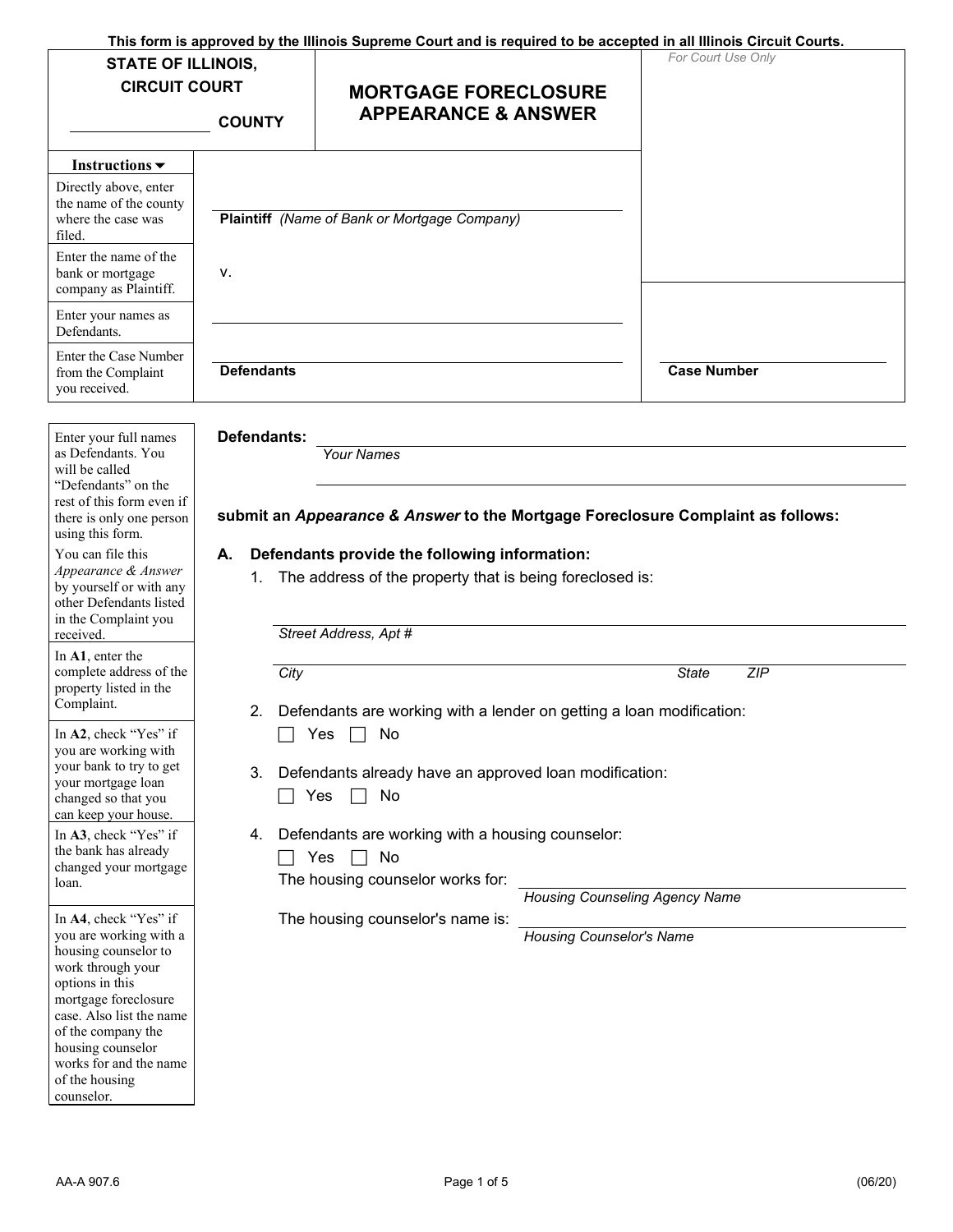- When you use this *Answer*, you may be admitting that certain facts are true. For example, you admit that you were given the proper notices about the default on the mortgage.
- 

In **B**, enter the number

- • Illinois law says that when the Plaintiff uses a Foreclosure Complaint to sue you, facts such as notices are part of **Note: the complaint, even if these facts are not listed in the complaint.** • If you have defenses to the foreclosure - such as not being given the required notices - then list them in C below.
	- To learn more about defending yourself against foreclosure, see illinoislegalaid.org/legal-information/legal-

## **B. Defendants answer the paragraphs in the Mortgage Foreclosure Complaint as follows:**

| and letter of each<br>paragraph and<br>subparagraph in the<br>Complaint. | Paragraph<br>Number | Subparagraph<br>Letter (if any)                                             | Agree | <b>Disagree</b> | Do Not Know |
|--------------------------------------------------------------------------|---------------------|-----------------------------------------------------------------------------|-------|-----------------|-------------|
| Then check "Agree,"                                                      |                     |                                                                             | Agree | <b>Disagree</b> | Do Not Know |
| "Disagree," or "Do Not                                                   |                     |                                                                             | Agree | <b>Disagree</b> | Do Not Know |
| Know" for each                                                           |                     |                                                                             |       |                 | Do Not Know |
| paragraph.                                                               |                     |                                                                             | Agree | <b>Disagree</b> |             |
| • Check "Agree" if you<br>know all of the                                |                     |                                                                             | Agree | <b>Disagree</b> | Do Not Know |
| statements in the                                                        |                     |                                                                             | Agree | <b>Disagree</b> | Do Not Know |
| paragraph are true.                                                      |                     |                                                                             | Agree | <b>Disagree</b> | Do Not Know |
| This means that you                                                      |                     |                                                                             | Agree | <b>Disagree</b> | Do Not Know |
| admit that all the<br>statements are true.                               |                     |                                                                             | Agree | <b>Disagree</b> | Do Not Know |
| • Check "Disagree" if                                                    |                     |                                                                             | Agree | <b>Disagree</b> | Do Not Know |
| you know any of the                                                      |                     |                                                                             | Agree | <b>Disagree</b> | Do Not Know |
| statements in the                                                        |                     |                                                                             | Agree | <b>Disagree</b> | Do Not Know |
| paragraph are false.                                                     |                     |                                                                             | Agree | <b>Disagree</b> | Do Not Know |
| This means that you<br>deny that all of the                              |                     |                                                                             |       |                 | Do Not Know |
| statements are true.                                                     |                     |                                                                             | Agree | <b>Disagree</b> |             |
| • Check "Do Not                                                          |                     |                                                                             | Agree | <b>Disagree</b> | Do Not Know |
| Know" if you do not                                                      |                     |                                                                             | Agree | <b>Disagree</b> | Do Not Know |
| know if all of the                                                       |                     |                                                                             | Agree | Disagree        | Do Not Know |
| statements in the<br>paragraph are true or                               |                     |                                                                             | Agree | Disagree        | Do Not Know |
| false. This means you                                                    |                     |                                                                             | Agree | <b>Disagree</b> | Do Not Know |
| do not have enough                                                       |                     |                                                                             | Agree | Disagree        | Do Not Know |
| information to                                                           |                     |                                                                             | Agree | <b>Disagree</b> | Do Not Know |
| truthfully admit or<br>deny the statements.                              |                     |                                                                             | Agree | <b>Disagree</b> | Do Not Know |
|                                                                          |                     |                                                                             |       |                 |             |
|                                                                          |                     | Defendants have attached the Additional Paragraphs for Mortgage Foreclosure |       |                 |             |

*Appearance & Answer* form.

## **C. Defendants have the following Defenses:**

reasons-throw-out-mortgage-foreclosure-lawsuit**.** 

Answer form. In C, check if you need **Defendants have attached** *Additional Defenses for Mortgage Foreclosure Appearance &* **more room and file the** 

In **C**, write any defenses to mortgage foreclosure that apply in your case. For a list of possible defenses, see *How to Respond to a Mortgage Foreclosure Complaint.* 

In C, check if you need with this form*.* more room and file the *Answer* form. *Additional Defenses for Mortgage Foreclosure Appearance & Answer*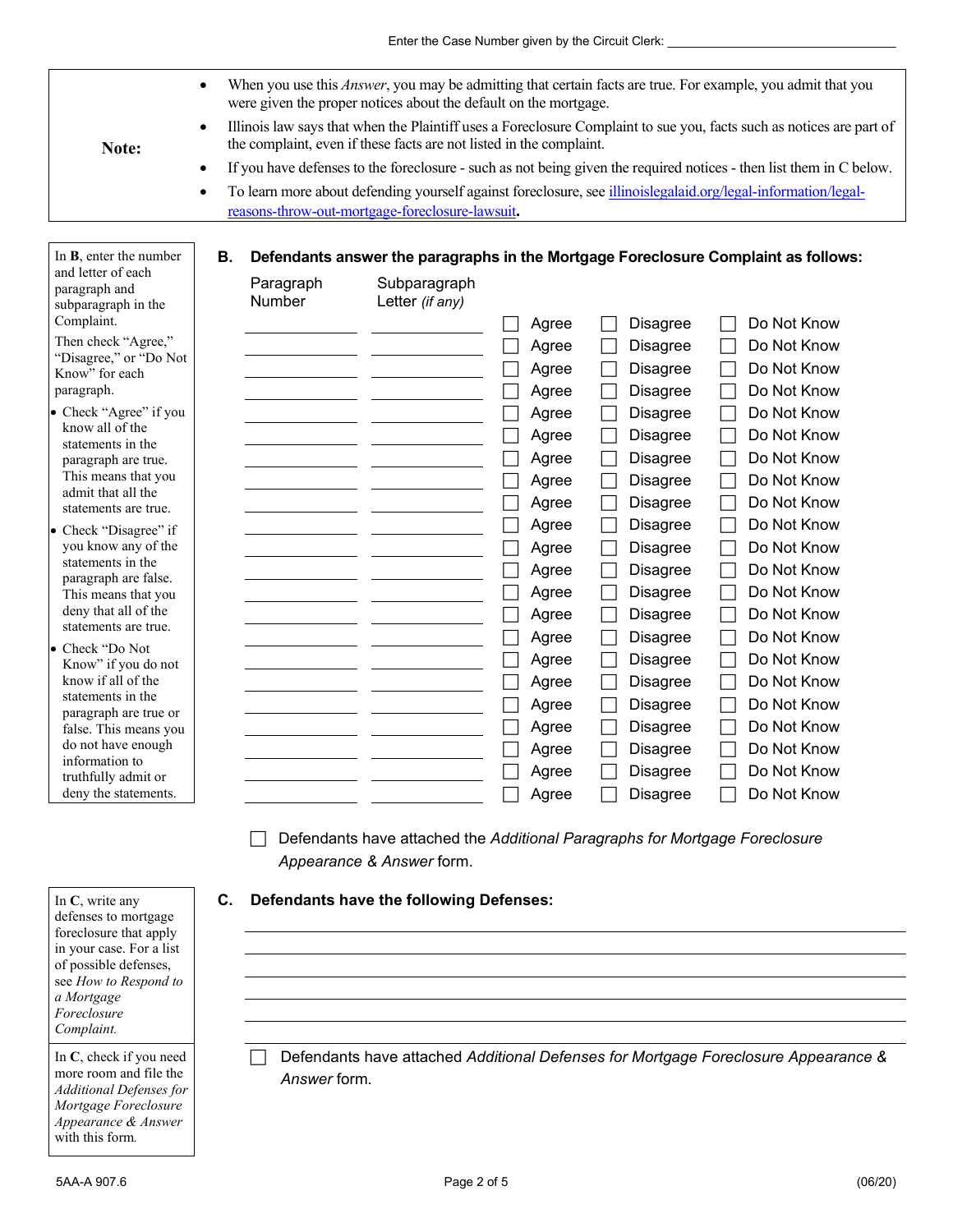## **D. Defendants ask the Court to:**

- 1. Order the Plaintiff to pay us for the money we spent on court costs in this case; AND
- 2. Award other such relief as the court deems just and equitable; OR
- 3. Set a date for Defendants to appear before the judge.

**If the Complaint/Petition is verified by oath, then Defendants certify that their answers above are true and correct. Defendants understand that making a false statement on this form is perjury and has penalties provided by law under 735 ILCS 5/1-109.** 

**Where Defendants answer "Do Not Know" to paragraphs in section 2, above, Defendants certify that they do not have enough information to admit or deny the statements in these paragraphs. Defendants understand that making a false statement on this form is perjury and has penalties provided by law under 735 ILCS 5/1-109.** 

| Defendant Signature                                                                     |              | <b>Defendant Printed Name</b> |       |
|-----------------------------------------------------------------------------------------|--------------|-------------------------------|-------|
| Street Address, Apt #                                                                   |              |                               |       |
| City                                                                                    | <b>State</b> | ZIP                           | Phone |
| Defendant Signature                                                                     |              | <b>Defendant Printed Name</b> |       |
| Street Address, Apt #                                                                   |              |                               |       |
| City                                                                                    | <b>State</b> | ZIP                           | Phone |
| Defendant Signature                                                                     |              | <b>Defendant Printed Name</b> |       |
| Street Address, Apt #                                                                   |              |                               |       |
| City                                                                                    | <b>State</b> | ZIP                           | Phone |
| Defendants have completed the Additional Defendant Signatures, Names, & Addresses form. |              |                               |       |

 **GETTING COURT DOCUMENTS BY EMAIL:** If you agree to receive court documents by email, check the box below and enter your email address. You should use an email account that you do not share with anyone else and that you check every day. If you do not check your email every day, you may miss important information or notice of court dates. Other parties may still send you court documents by mail.

 $\Box$  I agree to receive court documents at this email address during my entire case.

*Email* 

 this form on a computer, sign your name by typing it. If print your name. If you are completing you are completing it by hand, sign and

Each Defendant must sign and print their name, current addresses and phone number. You may not sign on behalf of another Defendant. 735 ILCS §5/2-605(a) requires that if the

Complaint/Petition is verified by oath, then the *Answer* must also be verified.

735 ILCS §5/2-610(b) requires that you swear to a lack of knowledge if you cannot admit or deny any of the statements in the

Complaint/Petition.

Rule 137 requires IL Supreme Court Answer/Response be signed. If you need more room fill out and file the *Additional Defendant Signatures,* 

*Names, & Addresses*  form with this form.

5AA-A 907.6 Page 3 of 5 (06/20)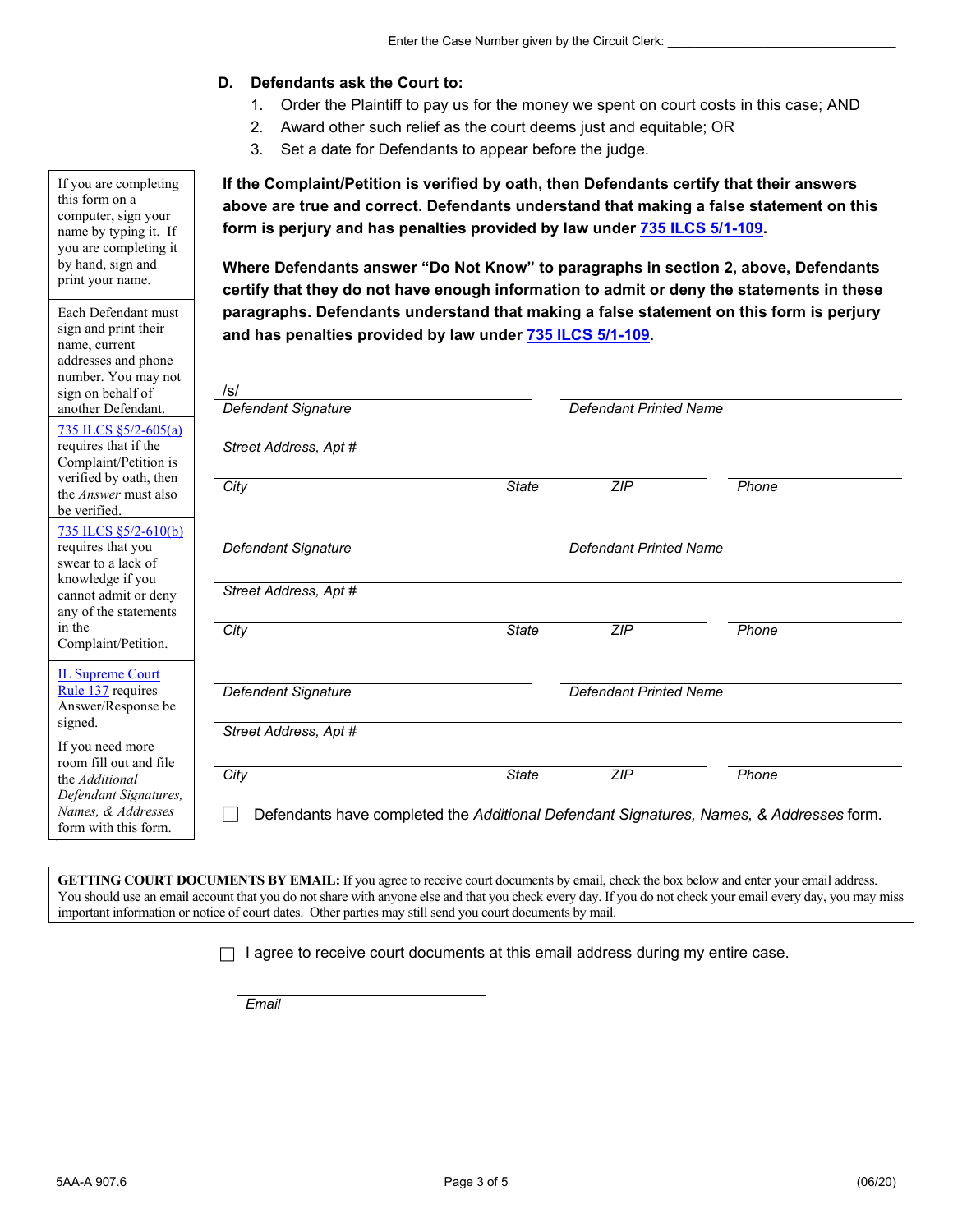## **PROOF OF DELIVERY**

┑

| In 1a, enter the name,<br>mailing address, and<br>email address of the<br>party or lawyer to<br>whom you sent the<br>document. | 1. | a. | To:<br>Name: |      | I sent this document:<br>First     |      | Middle                                                     |      | Last                                                                         |            |
|--------------------------------------------------------------------------------------------------------------------------------|----|----|--------------|------|------------------------------------|------|------------------------------------------------------------|------|------------------------------------------------------------------------------|------------|
| In 1b, check the box to<br>show how you sent the                                                                               |    |    | Address:     |      |                                    |      |                                                            |      |                                                                              |            |
| document, and fill in                                                                                                          |    |    |              |      | Street, Apt #                      |      |                                                            | City | <b>State</b>                                                                 | <b>ZIP</b> |
| any other information                                                                                                          |    |    |              |      | Email address:                     |      |                                                            |      |                                                                              |            |
| required on the blank                                                                                                          |    |    |              |      |                                    |      |                                                            |      |                                                                              |            |
| lines.                                                                                                                         |    |    |              |      |                                    |      |                                                            |      |                                                                              |            |
|                                                                                                                                |    | b. | By:          |      | Personal hand delivery             |      |                                                            |      |                                                                              |            |
|                                                                                                                                |    |    |              |      |                                    |      |                                                            |      | Regular, First-Class Mail, put into the U.S. Mail with postage paid at:      |            |
|                                                                                                                                |    |    |              |      |                                    |      |                                                            |      |                                                                              |            |
|                                                                                                                                |    |    |              |      | Address of Post Office or Mailbox  |      |                                                            |      |                                                                              |            |
|                                                                                                                                |    |    |              |      |                                    |      | Third-party commercial carrier, with delivery paid for at: |      |                                                                              |            |
| <b>CAUTION:</b> If the                                                                                                         |    |    |              |      |                                    |      |                                                            |      |                                                                              |            |
| other party does not                                                                                                           |    |    |              |      |                                    |      | Name (for example, FedEx or UPS) and office address        |      |                                                                              |            |
| have a lawyer, you may                                                                                                         |    |    |              |      |                                    |      |                                                            |      | The court's electronic filing manager (EFM) or an approved electronic filing |            |
| send the document by<br>email only if the other                                                                                |    |    |              |      | service provider (EFSP)            |      |                                                            |      |                                                                              |            |
| party has listed their                                                                                                         |    |    |              |      | Email (not through an EFM or EFSP) |      |                                                            |      |                                                                              |            |
| email address on a                                                                                                             |    |    |              |      |                                    |      |                                                            |      |                                                                              |            |
| court document.                                                                                                                |    |    |              |      | Mail from a prison or jail at:     |      |                                                            |      |                                                                              |            |
|                                                                                                                                |    |    |              |      |                                    |      |                                                            |      |                                                                              |            |
| In $1c$ , fill in the date                                                                                                     |    |    |              |      | Name of prison or jail             |      |                                                            |      |                                                                              |            |
| and time that you sent<br>the document.                                                                                        |    | C. | On:          |      |                                    |      |                                                            |      |                                                                              |            |
|                                                                                                                                |    |    |              | Date |                                    |      |                                                            |      |                                                                              |            |
|                                                                                                                                |    |    | At:          | Time |                                    | a.m. | p.m.                                                       |      |                                                                              |            |
| In 2, if you sent the<br>document to more than<br>1 party or lawyer, fill in<br>a, b, and c. Otherwise<br>leave 2 blank.       | 2. | a. | To:          |      | I sent this document:              |      |                                                            |      |                                                                              |            |
|                                                                                                                                |    |    | Name:        |      |                                    |      | Middle                                                     |      |                                                                              |            |
|                                                                                                                                |    |    |              |      | First                              |      |                                                            |      | Last                                                                         |            |
|                                                                                                                                |    |    | Address:     |      | Street, Apt #                      |      |                                                            | City | <b>State</b>                                                                 | <b>ZIP</b> |
|                                                                                                                                |    |    |              |      |                                    |      |                                                            |      |                                                                              |            |
|                                                                                                                                |    |    |              |      | Email address:                     |      |                                                            |      |                                                                              |            |
|                                                                                                                                |    | b. | By:          | ╙    | Personal hand delivery             |      |                                                            |      |                                                                              |            |
|                                                                                                                                |    |    |              | ப    |                                    |      |                                                            |      | Regular, First-Class Mail, put into the U.S. Mail with postage paid at:      |            |
|                                                                                                                                |    |    |              |      |                                    |      |                                                            |      |                                                                              |            |
|                                                                                                                                |    |    |              |      | Address of Post Office or Mailbox  |      |                                                            |      |                                                                              |            |
|                                                                                                                                |    |    |              |      |                                    |      | Third-party commercial carrier, with delivery paid for at: |      |                                                                              |            |
|                                                                                                                                |    |    |              |      |                                    |      | Name (for example, FedEx or UPS) and office address        |      |                                                                              |            |
|                                                                                                                                |    |    |              |      |                                    |      |                                                            |      | The court's electronic filing manager (EFM) or an approved electronic filing |            |
|                                                                                                                                |    |    |              |      |                                    |      |                                                            |      |                                                                              |            |
|                                                                                                                                |    |    |              |      | service provider (EFSP)            |      |                                                            |      |                                                                              |            |
|                                                                                                                                |    |    |              |      | Email (not through an EFM or EFSP) |      |                                                            |      |                                                                              |            |
|                                                                                                                                |    |    |              |      | Mail from a prison or jail at:     |      |                                                            |      |                                                                              |            |
|                                                                                                                                |    |    |              |      |                                    |      |                                                            |      |                                                                              |            |
|                                                                                                                                |    |    |              |      | Name of prison or jail             |      |                                                            |      |                                                                              |            |
|                                                                                                                                |    | C. | On:          |      |                                    |      |                                                            |      |                                                                              |            |
|                                                                                                                                |    |    |              | Date |                                    |      |                                                            |      |                                                                              |            |
|                                                                                                                                |    |    | At:          |      |                                    | a.m. | p.m.                                                       |      |                                                                              |            |
|                                                                                                                                |    |    |              | Time |                                    |      |                                                            |      |                                                                              |            |